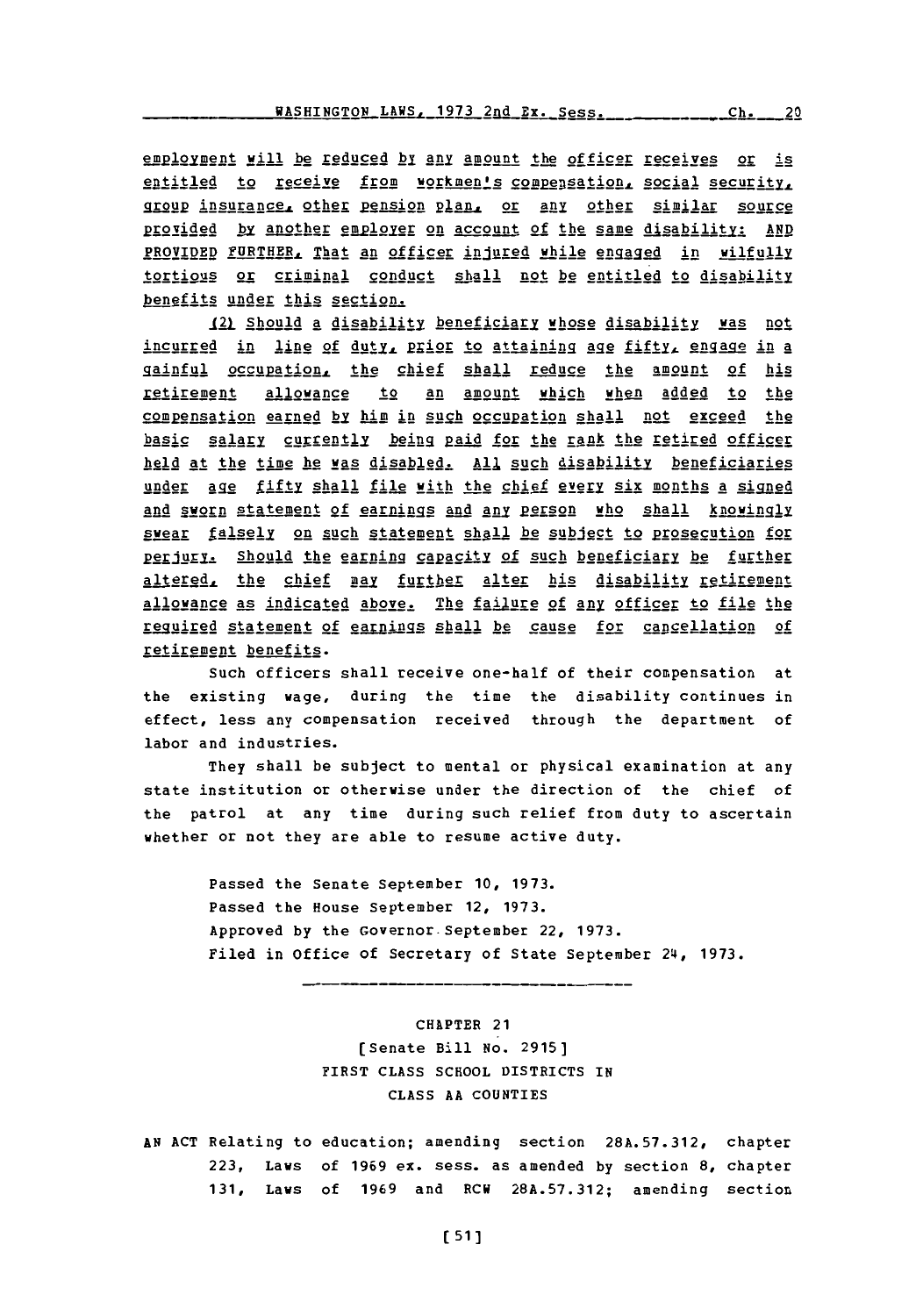# Ch. 21 WASHINGTON LAWS, 1973 2nd Ex. Sess.

**28A.57.342,** chapter **223,** Laws of **1969** ex. sess. as amended **by** section 2, chapter **67,** Laws of **1971** and RCW **28A.57.34i2;** amending section **28A.57.344,** chapter **223,** Laws of **1969** ex. sess. as amended **by** section **8,** chapter **67,** Laws of **1971** and RCW 28A.57.344; amending section **6,** chapter **67,** Laws of **1971** and RCW **28A.57.358;** amending section **9,** chapter **131,** Laws of **1969** and RCW **28A.57.425;** amending section **10,** chapter **131,** Laws of **1969 and RCW 28A.57.435; amending section 2, chapter 10,** Laws of **197C** ex. sess. and RCW **29.21.180;** amending section **29.21.210,** chapter **9,** Laws of **1965** as amended **by** section 2, chapter **131,** Laws of **1969** and RCW **29.21.210;** amending section **29.21.230,** chapter **9,** Laws of **1965** as amended **by** section **3,** chapter **131,** Laws of **1969** and PCW **29.21.230;** amending section **5,** chapter **67,** Laws of **1971** as amended **by** section **1,** chapter **19,** Laws of **1973** and RCW **28A.57.357;** and creating a new section.

BE IT **ENACTED** BY THE LEGISLATURE OF THE **STATE** OF WASHINGTON:

Section **1.** Section **28A.57.312,** chapter **223,** Laws of **1969** ex. sess. as amended **by** section **8,** chapter **131,** Laws of **1969** and **RCM 28A.57.312** are each amended to read as follows:

The governing board of a school district shall be known as the board of directors of the district.

Unless otherwise specifically provided, as in RCW **29.13.060,** members of a board of directors shall be elected **by** ballot **by** the registered voters of the school district and shall hold office for a term of four years and until their successors are elected and qualified. Terms of school directors shall be staggered, and insofar as possible, not more than a majority of one shall be elected to full terms at any regular election. In case a member or members of a board of directors are to be elected to fill an unexpired term or terms, the ballot shall specify the term for which each such member is to be elected.

Except for a school district of the first class having an enrollment of **((seventy))** fifty thousand pupils or more in class **AA** counties which shall have a board of directors of seven members, the board of directors of every school district of the first class or school district of the second class shall consist of five members. The board of directors of a school district of the third class shall consist of three members.

Sec. 2. Section **28A.57.342,** chapter **223,** Laws of **1969** ex. mess. as amended **by** section 2, chapter **67,** Laws of **1971** and RCW **28A.57.342** are each amended to read as follows:

Whenever an election shall be held for the purpose of securing the approval of the voters for the formation of a new school district that, if formed, will be a district of the first or second class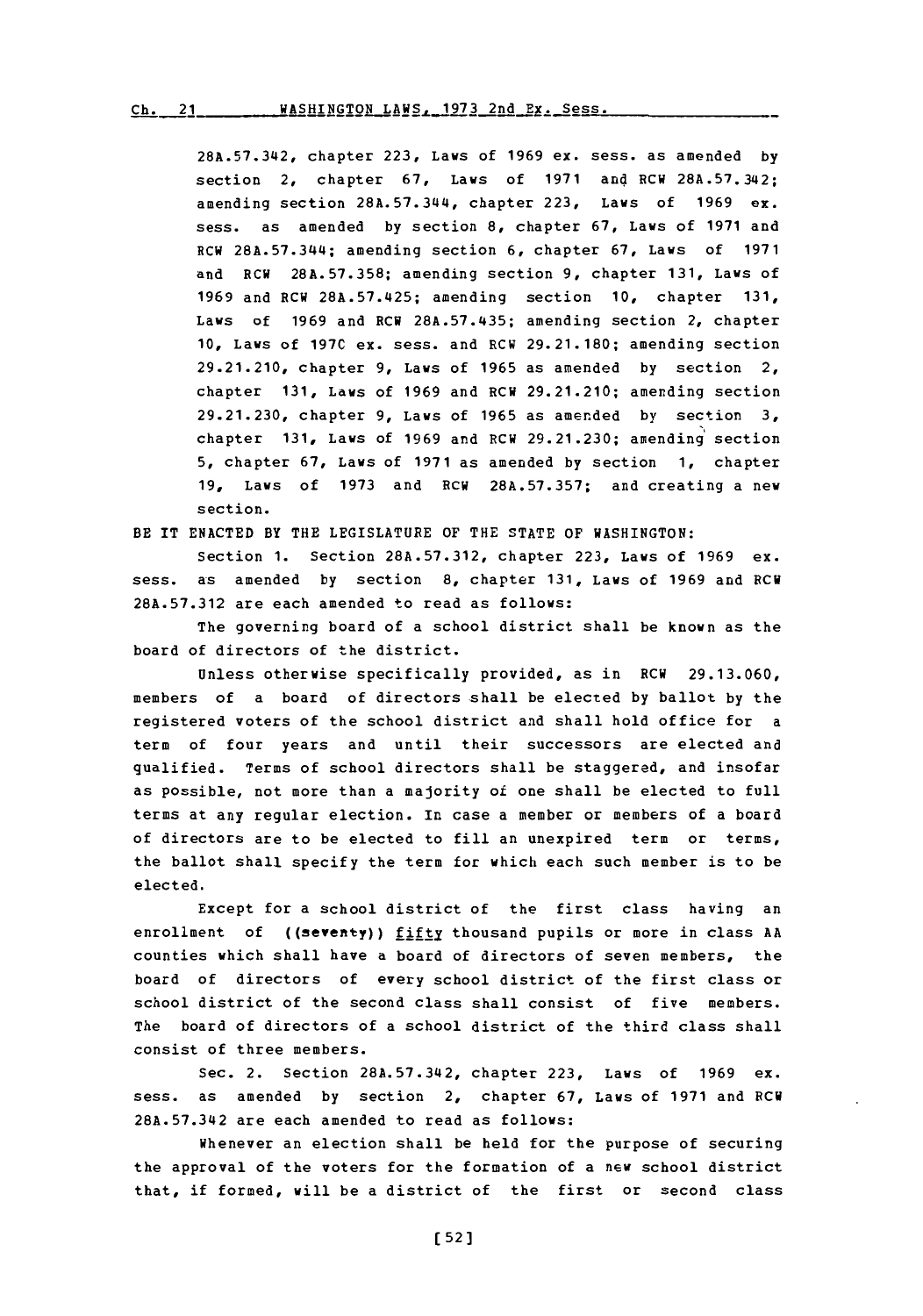other than a school district of the first class having an enrollment of ((seventy)) fifty thousand pupils or more in class **AA** counties, if requested **by** one of the boards of directors of the school districts affected, there shall also be submitted to the voters at the same election a proposition to authorize the county committee to divide the school district, if formed, into directors' districts. Such director districts in second class districts, if approved, shall not become effective until the regular school election following the next regular school election at which time a new board of directors shall be elected as provided in RCW **28A.57.328.** Such director districts in first class districts, if approved, shall not become effective until the next regular school election at which time a new board of directors shall be elected as provided in RCW **28A.57.355, 28A.57.356,** and **28A.57.357.** Each of the five directors shall be elected from among the residents of the respective director district **by** the electors of the entire school district.

Sec. **3.** Section **28A.57.344,** chapter **223,** Laws of **1969** ex. sess. as amended **by** section **8,** chapter **67,** Laws of **1971** and RCW **28A.57.344** are each amended to read as follows:

The board of directors of every first and second class school district other than a school district of the first class having an enrollment of ((seventy)) fifty thousand pupils or more in class AA counties which is not divided into directors' districts may submit to the voters at any regular school district election a proposition to authorize the county committee to divide the district into directors' districts. If a majority of the votes cast on the proposition shall be affirmative, the county committee shall proceed to divide the district into directors' districts. Such director districts, if approved, shall not become effective until the next regular school election when a new five member board of directors shall be elected, one from each of five director districts from among the residents of the respective director district **by** the electors of the entire district, two for a term **of** two years and three for a term of four years, unless such district elects its directors for six years, in which case, one for a term of two years, two for a term of four years, and two for a term of six years.

Sec. 4. Section **6,** chapter **67,** Laws of **1971** and RCW **28A.57.358** are each amended to read as follows:

Upon the establishment of a new school district of the first class having an enrollment of ((seventy)) fifty thousand pupils or more in class **AA** counties, the directors of the largest former first class district and three directors representative of the other former first class districts selected **by** a majority of the board members of the former first class districts and two directors representative of former second class districts selected **by** a majority of the board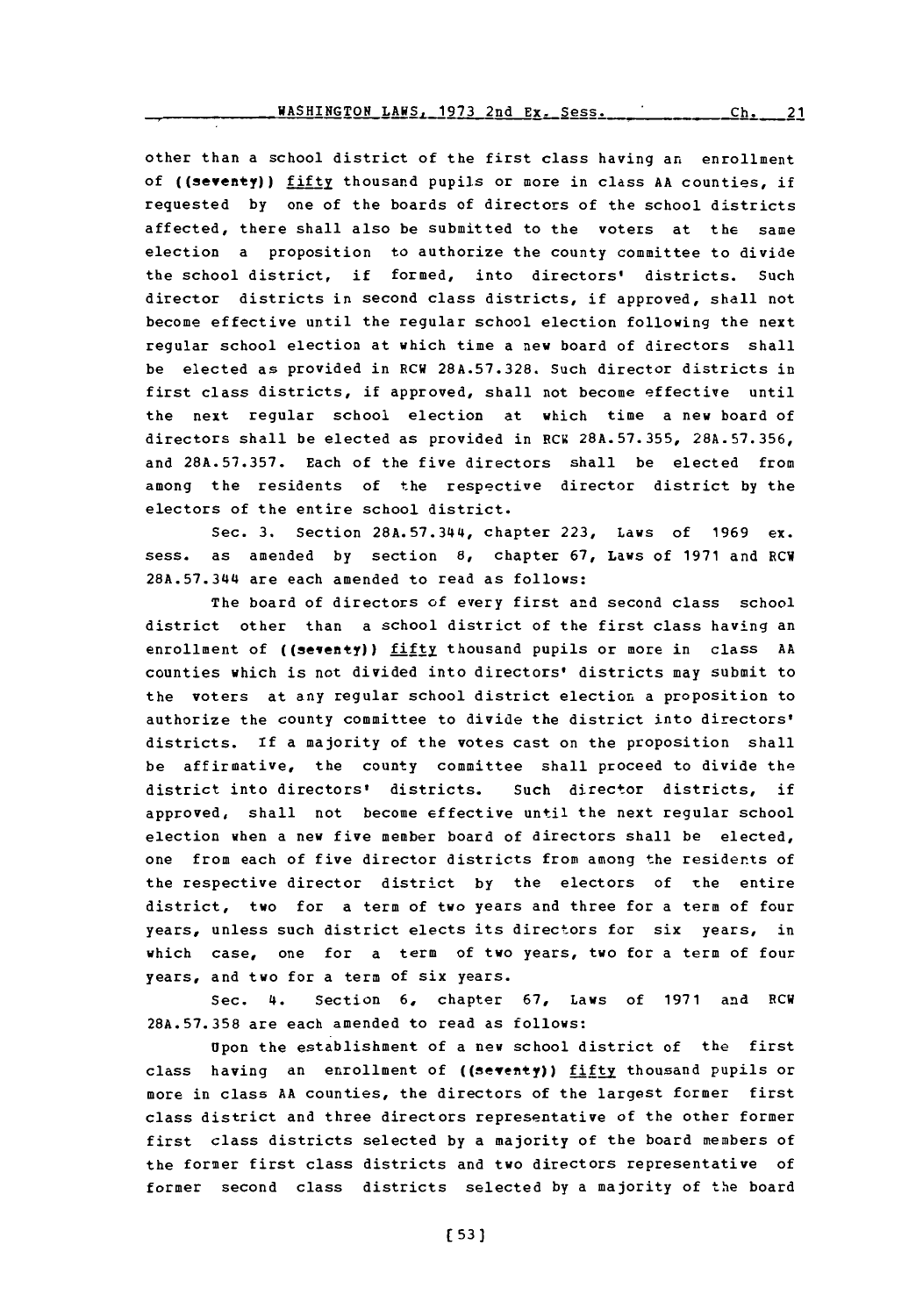#### Ch. 21 WASHINGTON LAWS, 1973 2nd Ex. Sess.

members of former second class districts and one director representative of former third class districts selected **by** a majority of the board members of former third class districts shall meet at the call of the intermediate school district superintendent and shall constitute the board of directors of the new district. Each board of directors so constituted shall proceed at once to organize in the manner prescribed **by** law and thereafter shall have all the powers and duties conferred **by** law upon boards of first class districts, until the next regular school election and until their successors are elected and qualified. Such duties shall include establishment of new director districts as provided for in RCW **28A.57.425.** At the next regular school election seven directors shall be elected **by** director districts, two for a term of two years, two for a term of four years and three for a term of six years. Thereafter their terms shall be as provided in RCW **29.13.060.**

Vacancies once such a board has been reconstituted shall not be filled unless the number of remaining board members is less than seven, and such vacancies shall be filled in the manner otherwise provided **by** law.

Sec. **5.** Section **9,** chapter **131,** Laws of **1969** and RCW **28A.57.425** are each amended to read as follows:

Notwithstanding any other provision of law, school districts of the first class having an enrollment of ((seventy)) fifty thousand pupils or more in class **AA** counties shall be divided into seven director districts. The boundaries of such director districts shall be established **by** the members of the school board and approved **by** the county committee on school district organization, such boundaries to be established so that each such district shall comprise, as nearly as practicable, an equal portion of the population of the school district. Boundaries of such director districts shall be adjusted **by** the school board and approved **by** the county committee after each federal decennial census if population change shows the need thereof to comply with the equal population requirement above. No person shall be eligible for the position of school director in any such director district unless such person resides in the particular director district. Residents in the particular director district desiring to be a candidate for school director shall file their declarations of candidacy for such director district and for the position of director in that district and shall be voted upon in the primary election **by** the registered voters of that particular director district: PROVIDED, That if not more than one person files a declaration of candidacy for the position of school director in any director district, no primary election shall be held in that district, and such candidate's name alone shall appear on the ballot for the director district position at the general election. The name

 $[54]$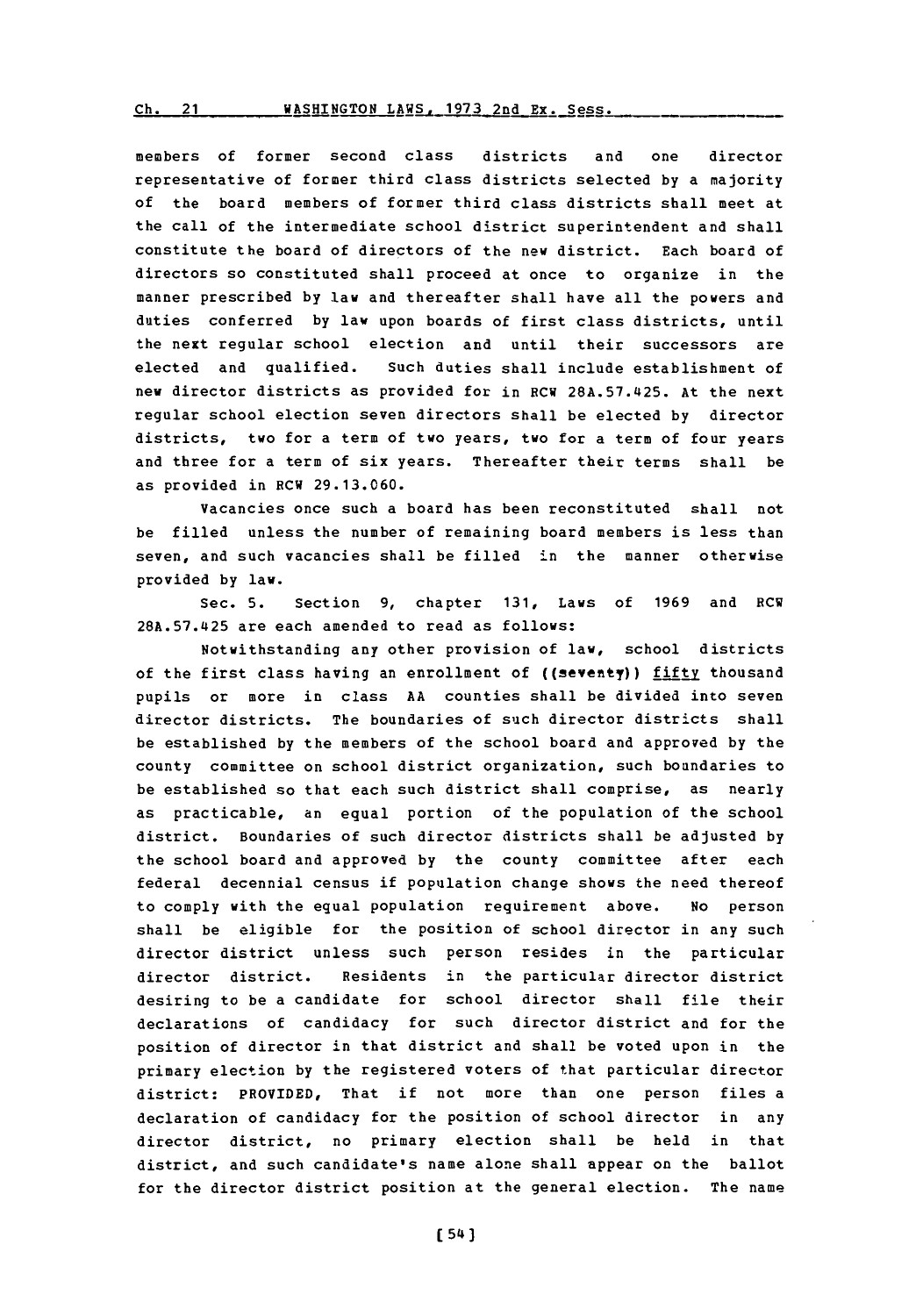of the person who receives the greatest number of votes and the name<br>of the person who receives the next greatest number of votes at the officer the person who received the hext greatest humber of votes at the ilmary for each director district position shall appear on the general election ballot under such position and shall be voted upon<br>by all the registered voters in the school district. Except as by all the registered voters in the school district. Except as<br>provided in RCW 28A.57.435, every such director so elected in school provided in sew reals, s 9.5.3every such director so elected in sent districts divided into seven director districts shall serve for<br>0.000aproximation in the correspondence of the correspondence of the correspondence of the correspondence of t term of six years as otherwise provided in RCW 29.13.060.

Sec. 6. Section 10, chapter 131, Laws of 1969 and RCW 28A.57.435 are each amended to read as follows:

within thirty days after March 25, 1969, the school boards of<br>school districts of the first class having an enrollment of (shooly) ditcthofsn theil firstri class ain anoenrollent ofal (seventy)) <u>fift</u>y thousand pupils or more in class aa counties shall establish the director district boundaries and obtain approval thereof by the county committee on school district organization. Appointment of a board member to fill any vacancy existing for a new director district prior to the next regular school election shall be<br>by the school board. Prior to the next regular election in the by school board. Prior to the flext regular election in school district and the filling of declarations of candidacy therefor, the incumbent school board shall designate said director districts by number. Directors appointed to fill vacancies as above provided shall be subject to election, one for a six-year term, and one for a two-year term and thereafter the term of their respective successors shall be for six years. The term of office of incumbent members of the board of such district shall not be affected by RCW 28A.57.312,<br>28A.57.336, 28A.57.425, 28A.57.435, 29.21.180, 29.21.210 and 28.736 8.7L2,2A5.45 **92.8,29.21.210an** 29.21 .230in.,cate **<sup>0</sup>**aw f170e.sss n

Sec. 7. Section 2, chapter 10, Laws of 1970 ex. sess. and RC<sup>.</sup><br>... 2000 are each amended to read as follows:

sprimary shall be neld relating to the office of state superintendent of public instruction or, except for school districts of the first class having an enrollment of ((seventy)) fifty thousand pupils or more in class AA counties, officers of other first class<br>school districts if, after the last day allowed for candidates to school districts if, after the last day affored for candidates to withdraw, there are no more than two candidates filed for each  $\sim$ psttom to be filled. In such event all candidates concerned shall be notified. Names of candidates that would have been printed upon<br>. the primary ballot, but for the provisions of this section, shall be printed upon the general election ballot alphabetically in groups under the designation of the respective titles of the offices for<br>which they are candidates. h they are candidates.<br>2.1,catron extensions are seen as a second contractor of the same contractors are seen as a second contractors

Sec. 6. Section 29.2.1210, chapter 9, *Laws of 1965 as allegated* amended to read as follows:

Except for school districts of the first class having an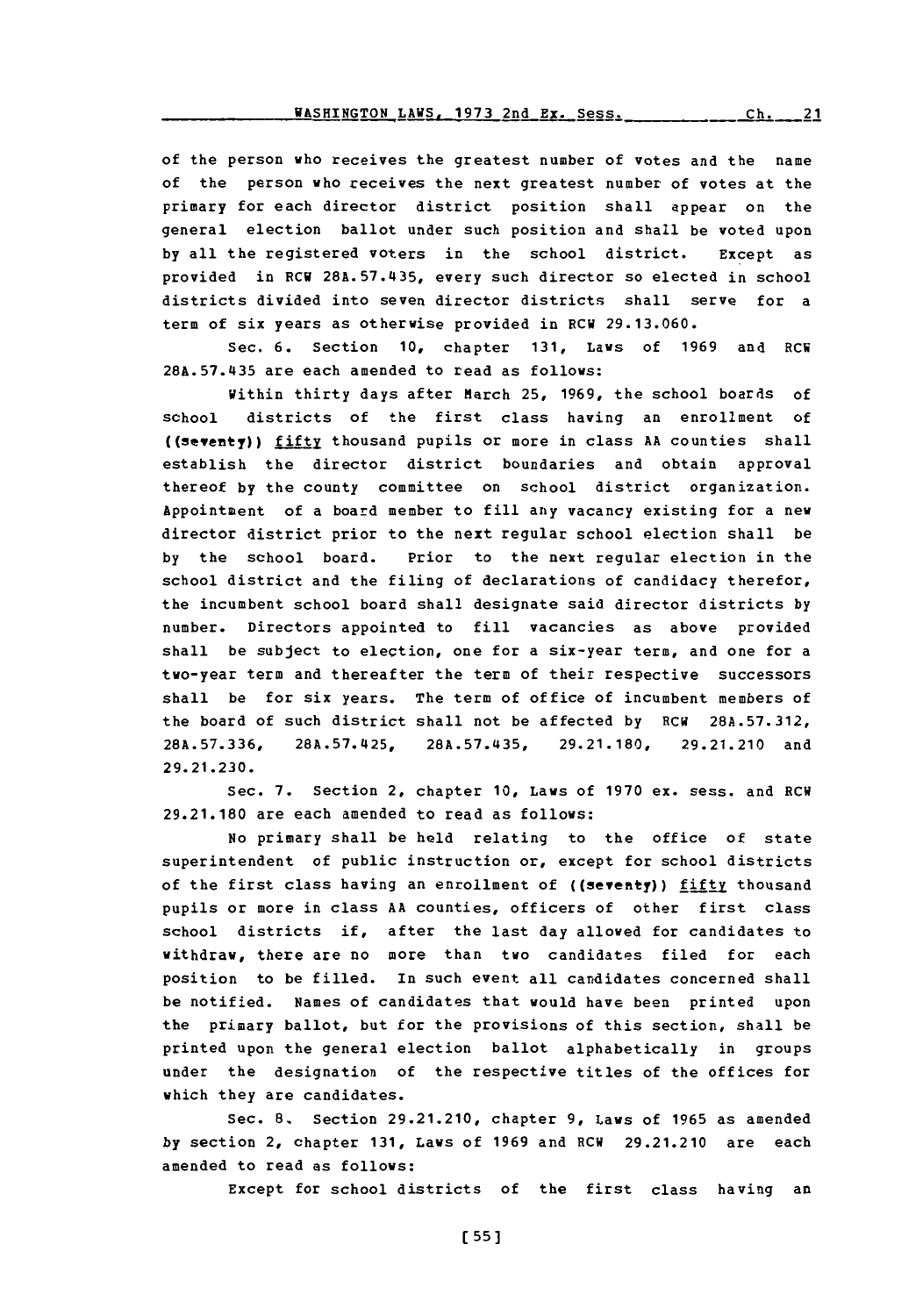**Ch.** 21 WASHINGTON LAWS. **1973** 2nd Ex. Sess

enrollment of **((seventy))** fifty thousand pupils or more in class **AA** counties, the positions of school directors for school districts embracing a city of over one hundred thousand population and the candidates therefor shall appear separately on the nonpartisan ballot in substantially the following form:

## **SCHOOL** DIRECTOR **ELECTION** BALLOT

To vote for a person make a cross (X) in the square at the right of the name of the person for whom you desire to vote. School District Directors

**.............................................to** be nominated

### **No. 1**

#### Vote for One

# No. 2

## Vote for One

**.... ...........................................................a .... ...........................................................a .... ...........................................................a** To Fill Unexpired Term **No. ...............** 2 (or **4)** year term Vote for One

**... ............................................................ a ... ............................................................ a ... ............................................................ a**

Sec. **9.** Section **29.21.230,** chapter **9,** Laws of **1965** as amended **by** section **3,** chapter **131,** Laws of **1969** and RCW **29.21.230** are each amended to read as follows:

Except for school districts of the first class having an enrollment of ((seventy)) fifty thousand pupils or more in class **AA** counties, the name of the person who receives the greatest number of votes and of the person who receives the next greatest number of votes at the primary for a school district position of school director for school districts embracing a city of over one hundred thousand population shall appear on the general election ballot under the designations therefor: PROVIDED, That if any candidate for a position receives a majority vote, his name alone shall be placed on the general election ballot for that position.

Sec. **10.** Section **5,** chapter **67,** Laws of **1971** as amended **by** section **1,** chapter **19,** Laws of **1973** and RCW **28A.57.357** are each amended to read as follows:

Upon the establishment of a new school district of the first class as provided for in RCW **28A.57.342** containing more than one